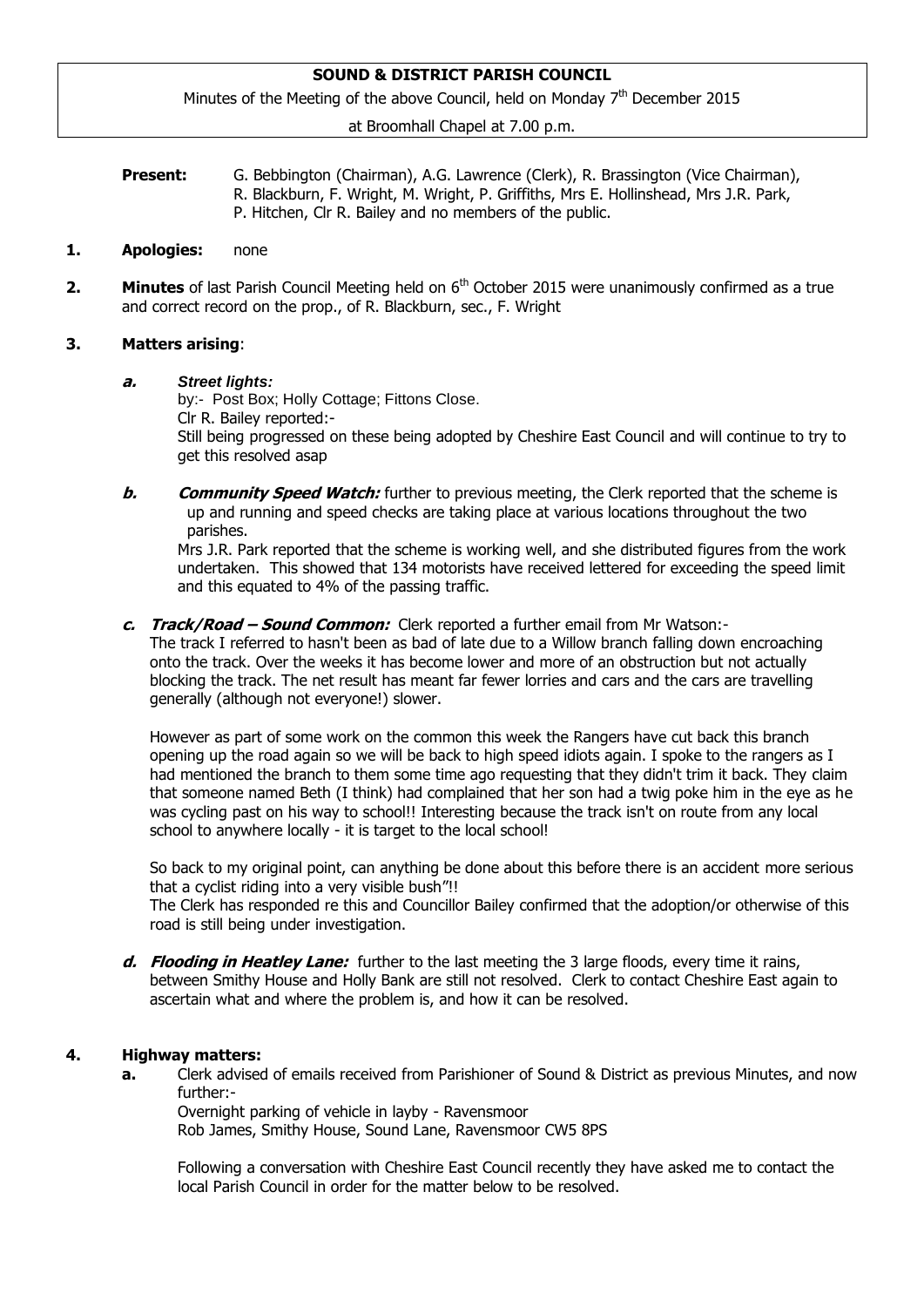I recently moved to Sound Lane in Ravensmoor and I am employed by Beardsmore Travel Ltd as a driver for their school buses taking children with Special Educational Needs to Hebden Green School in Winsford. I need to park the school bus overnight and, as Sound Lane is quite narrow, had started to park in a lay by on Swanley Lane close to the crossroads of Swanley Lane, Marsh Lane, Sound Lane and Baddiley Lane. ( photo of site attached )

I received an anonymous note left on my windscreen stating that I would be reported to the Council as there was no overnight parking allowed and that this lay-by was a bus stop for schoolchildren.

There is also a sign stating "No Overnight Parking" but no other markings are visible to determine who has placed the sign there.

There is also no school bus stop sign (or indeed any bus stop sign) visible in this lay-by.

You will see that there are no road markings to prevent parking on either side of this road but that the lay-by is a far safer place to park than on the opposite verge.

I have so far contacted :

Highways Dept Cheshire East Council who state it is not their sign Parking Enforcement Dept Cheshire East Council who state that it is not their sign Cheshire Police who state that it is not their sign

and have been told that the only possibilities left are that it is a Parish Council sign OR

that the sign may well be illegally erected.

I have not parked there since as I do not wish to create a problem but would like clarification from the Parish Council that this is not a restricted parking area. I would also point out that, even if school buses do stop in the lay-by, the bus I drive will never be there at the same time due to the nature of its employment .

I would be very grateful if you could email me back and confirm receipt of this email and also confirm if this sign has been erected by the Parish Council. Assuming this is not the case may I conclude that it is safe to park my school bus overnight in this lay-by ?

Burland Parish Council have responded:-

I have contacted the Chairman and his view is that the 'no overnight parking' is ancient with some of the letters missing, and that if the bus is not in the lay-by when children are waiting for their bus, then there isn't a problem; and if your investigations are correct, there is no-one who is going to enforce 'no overnight parking'.

The lay-by falls within the parish of Sound and District (Parish Council) and I have put the Clerk to that Council (Adrian Lawrence) on copy in case his Members take a different view.

On the prop., G. Bebbington, sec., R. Blackburnhe Parish Council agreed to refer this to the Police Cluster Meeting, and the view of the Meeting was:-

- If an offence is being committed then the vehicle MUST be moved from overnight parking
- If the Police determine NO offence is being committed then there is nothing further that can be done.

Mrs E. Hollinshead and P. Griffiths to process and report back.

### **b. Copy of letter from SADRA**

1. Footpath along the A530, the main Nantwich to Whitchurch Road.

The overgrown state of the footpaths is now very dangerous. They are only about half the width that they should be were they cleared properly. It is now years since they were cleared.

Huge articulated lorries are a terrifying sight and sensation to be had as they fly past just inches away from little pedestrians 'tottering' along this footpath.

You can see from the second photo that it is now less than two feet wide in places.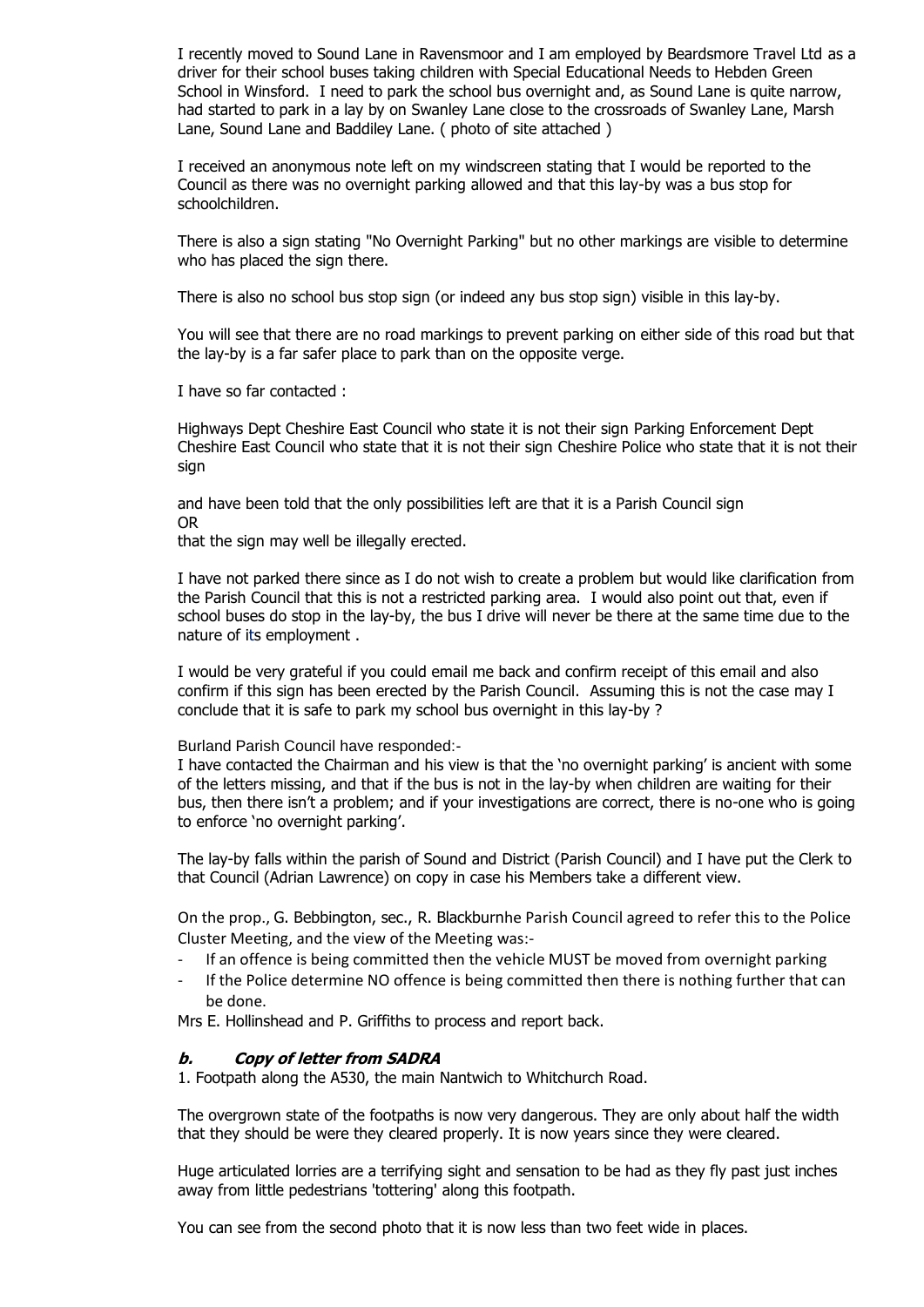It is impossible for a mother to walk alongside her child whilst walking to the local Primary School. It's even worse if a pushchair needs to be pushed at the same time.

2. Broken Ironwork on Wrenbury Heath Road

The photos show a broken gully which is very dangerous. A child's foot could easily go through it resulting in a broken leg or ankle. It is right where pedestrians have to walk because of the bend in the road. The other side is too dangerous.

Finally there is a broken cover to an inspection chamber. Currently the broken piece is still in place but it could bounce out at any time when a big lorry or agricultural vehicle goes over it, making the likelihood of the larger part bouncing out or toppling in greater. It was most likely such a vehicle that broke it in the first place.

Clerk reported that he has written and endorsed these comments on behalf of the Parish Council.

- **c. Temporary Weight Limit on Sound Land -** Clr R. Bailey reported that this is currently being discussed by Cheshire East.
- **e. Manhole Covers:** the meeting were informed that the one by Sound Hall remains unattended and further problems with those by 'Baxters' bungalow in Sound Lane – Clerk to report.
- **5. Correspondence:** Noted to members for their inspection and interest as follows:
	- **a. Cheshire East:** 1.
	- **b. Councillors** none
	- **c. Parishioners** :- Charles Henderson, Fir Trees, CW5 8BB For information only. Super fast broadband to Aston Exchange Cabinet 4 - Sound and District

You may wish to post this on the SADRA FB page etc. I have sent copies to the Clerk of Sound PC and to Mrs A Sandbach MP who is particularly concerned about super fast broadband in Eddisbury.

Mr Andrew Arditti, Cheshire Partnership Digital Engagement Manager at Cheshire East Council has supplied the following statement which will be of interest to those who have waited long for super fast broadband to come to Sound.

"Work on connecting Aston cabinet 4 is ongoing, the remaining work will involve standing a new cabinet in the vicinity of the existing one on Sound Lane, and connecting a power supply to the new cabinet. Finally a fibre-optic cable will need to be installed from the Aston telephone exchange to the new cabinet. A permit for traffic management has been submitted for roadworks in January to facilitate this. BT's current expectation for the work to be completed is by the end of March next year."

I had a meeting on 2 December at the Aston cabinet 4 at the top of Sound Lane near the Whitchurch Road with Mr Arditti and Mr Garry Mooney, Senior Project Manager with BT Open Reach. My first question was why the programmed dates on the availability maps issued by Cheshire East had been pushed back so often since 2013. The answer was that priority across Cheshire was given to the areas with most people and businesses and where the engineering issues were less challenging. Aston cabinet 4 is the last waiting to be connected by fibre-optic cable to its Exchange. This currently serves 185 subscribers, the fewest I think on the exchange.

Other questions were about the engineering work needed. The basic conduit carrying the existing copper wires for telephony and current broadband from the exchange at Aston runs along the verge on the south side of the main road. Through this conduit the fibre-optic cable, which is quite thin section, will be literally air-blown to the new cabinet. This item may be sited on the verge to the north of the Sound Lane/Whitchurch Road junction for ease of access to electric power. It may brought across the main road to Sound Lane, hence the need for CEC to agree to road works in January next. The road works should involve one lane at a time and take only a day or two. The new cabinet will house the junction for the fibre-optic cable and the electronics to serve it. The connection from the new to the existing cabinet will be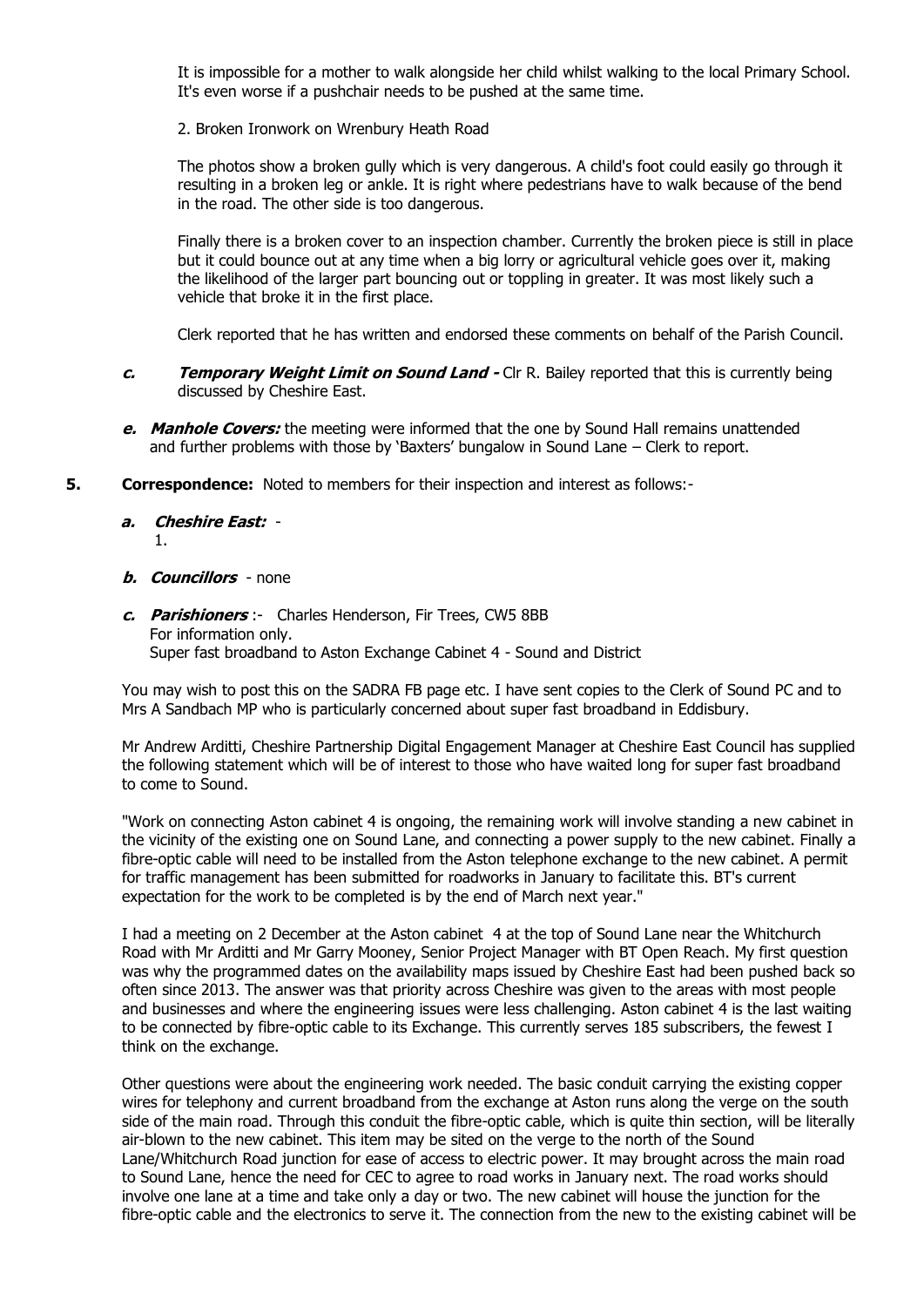by copper wire. That link should be as short as possible to avoid significant loss of speed in the light signal. When subscribers order superfast broadband from BT or another supplier, the link from cabinet 4 to their premises will continue on the existing copper wire.

The eventual super fast speed from Cabinet 4 will depend on the length of that copper wire. It seems that the speed will fall off at distances over

500 metres. Once the work is underway, it is not impossible that underground defect may cause problems to push back completion. If all goes very well, completion could even be in late January.

# **d. Other**

- 1. Clerks & Councils Direct November
- 2. Burland Parish Council letter from Carol Jones Clerk to Burland Parish Council:- Burland Parish Council is minded to adopt the telephone kiosk at the top of Swanley Lane, but I think that this falls within you parish. Members would like to use it to house a defibrillator. Could you let me know if your Council would have any objections to this. It is on the border of both parishes and will, undoubtedly, be of benefit to residents in your own parish. On the prop., M. Wright, sec., R. Blackburn it was agreed that there would be no objection to this.

# **6. Accounts**

### **I. Income since last meeting:**- none

# **II. Accounts paid since last meeting –** none

## **III. Accounts to pay at this meeting**

| 1. | Chq No 500139<br>Broomhall Chapel – Room Hire – $7th$ December   | £15.00            |
|----|------------------------------------------------------------------|-------------------|
| 2. | Chq No 500140<br>Scottish Power $-30/6/14 - 30/9/14$             | £90.22 (VAT 4.30) |
| 3. | Chq No 500141<br>A.G. Lawrence – Clerk Salary – Oct - Dec 2015   | £371.87           |
| 4. | Chq No 500142<br>$HMRC - Oct - Dec$ 2015                         | £93.00            |
| 5. | Chq No 500143<br>A.G. Lawrence - Clerk Expenses - Oct - Dec 2015 | £118.60           |

The above accounts were unanimously approved for payment on the prop., of Mrs E. Hollinshead, sec., F. Wright

**IV. Dispensation:** Further to the Minutes of the Precept Meeting 2012:- the following was reminuted for reference:-

The Clerk reported that the Localism Act 2011 means that the Parish Council must grant a dispensation to members to allow them to discuss and vote on the setting of the Annual Precept. It can grant this dispensation if

a. Without the dispensation the number of persons prohibited from participating in any particular business would be so great a proportion of the body transacting the business as to impede the transaction of the business – YES

it was unanimously agreed to grant the full Council and co-opted members a general dispensation to undertake the setting of the Precept for Sound & District Parish Council under the Local Government Finance Act, also for an allowance, payment or indemnity given to members, and any ceremonial honour given to members for a period of 4 years – December 2012, 2013, 2014 and 2015. Members must complete the Dispensation form to be given this power. The forms were returned to the Clerk for filing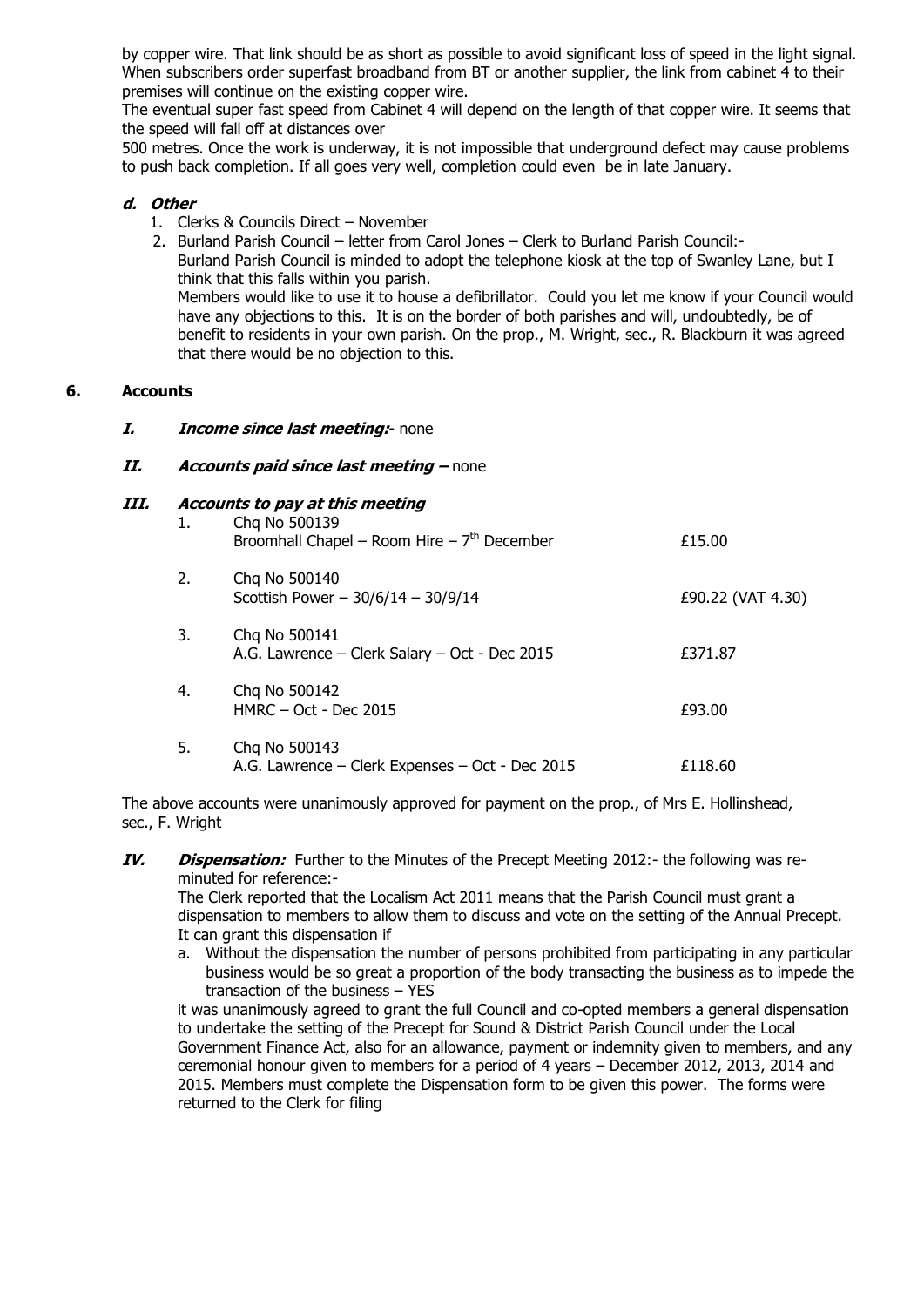## **V. Precept 2016/17**

An estimated budget for the Financial Year 2015/16 was presented to the Meeting by the Clerk/RFO as follows:-

| Total                           | £3399.50 |                           |
|---------------------------------|----------|---------------------------|
| <b>Clerk Expenses</b>           | 590.00   |                           |
| <b>HMRC</b>                     | 371.90   |                           |
|                                 |          | increase agreed)          |
| Local Councils LC1/SPC23        | 1487.60  | (based on $2015/16 +$ any |
| Clerk Salary: National Assoc of |          |                           |
| Scottish Power & Repairs        | 450.00   |                           |
| <b>Annual Audit</b>             | 00.00    |                           |
| Insurance                       | 350.00   |                           |
| Room Hire                       | 150.00   |                           |
| <u>o us isiis isi</u>           |          |                           |

 $=$  same as 2015/16

These budgeted expenses were approved on the prop., P. Griffiths, sec., Mrs E. Hollinshead

Further - on the prop., P. Hichen, sec., R. Blackburn it was agreed to make the following donations, this was a unanimous decision.

- 1. Baddiley Church for Churchyard Maintenance it was agreed to donate £100
- 2. Sound Residents Assoc it was agreed to donate £150
- 3. Audlem First Responders it was agreed to donate £100
- $=$  £350 no change to 2015/16

**= £3749.50**

Further, it was reported **1 st December 2015 – Bank Balances = £2944.93** u/c cheques 15.00 (Broomhall Chapel) 90.22 (Scottish Power) 371.87 (Clerk Salary) 93.00 (HMRC) 118.60 (Expenses)

= cleared Bank Balance of **£2256.24**

Still to pay in this financial year (estimated):- Broomhall Chapel 15.00 Clerks Salary 371.86 HMRC 93.00 Clerks Expenses 67.90 Scottish Power 180.44

#### **= £1528.04**

## **Therefore =**  $c/f$  **on 31<sup>st</sup> March 2016 approx. of £1528.04**

This figure is approx. the same c/f to the previous year due to the Parish Council Precepting for the aprox., estimated budget given for 2015/16

Precept for the last year financial year had been £3000.

**To summarise**:- estimated in Bank (31/3/16) £1528.04, costs estimated @ £3749.50 = shortfall of **£2221.46**

Therefore on the prop., of P. Griffiths, sec., P. Hitchen it was unanimously agreed that Sound & District Parish Council should Precept for £3000 for the Financial Year 20016/17.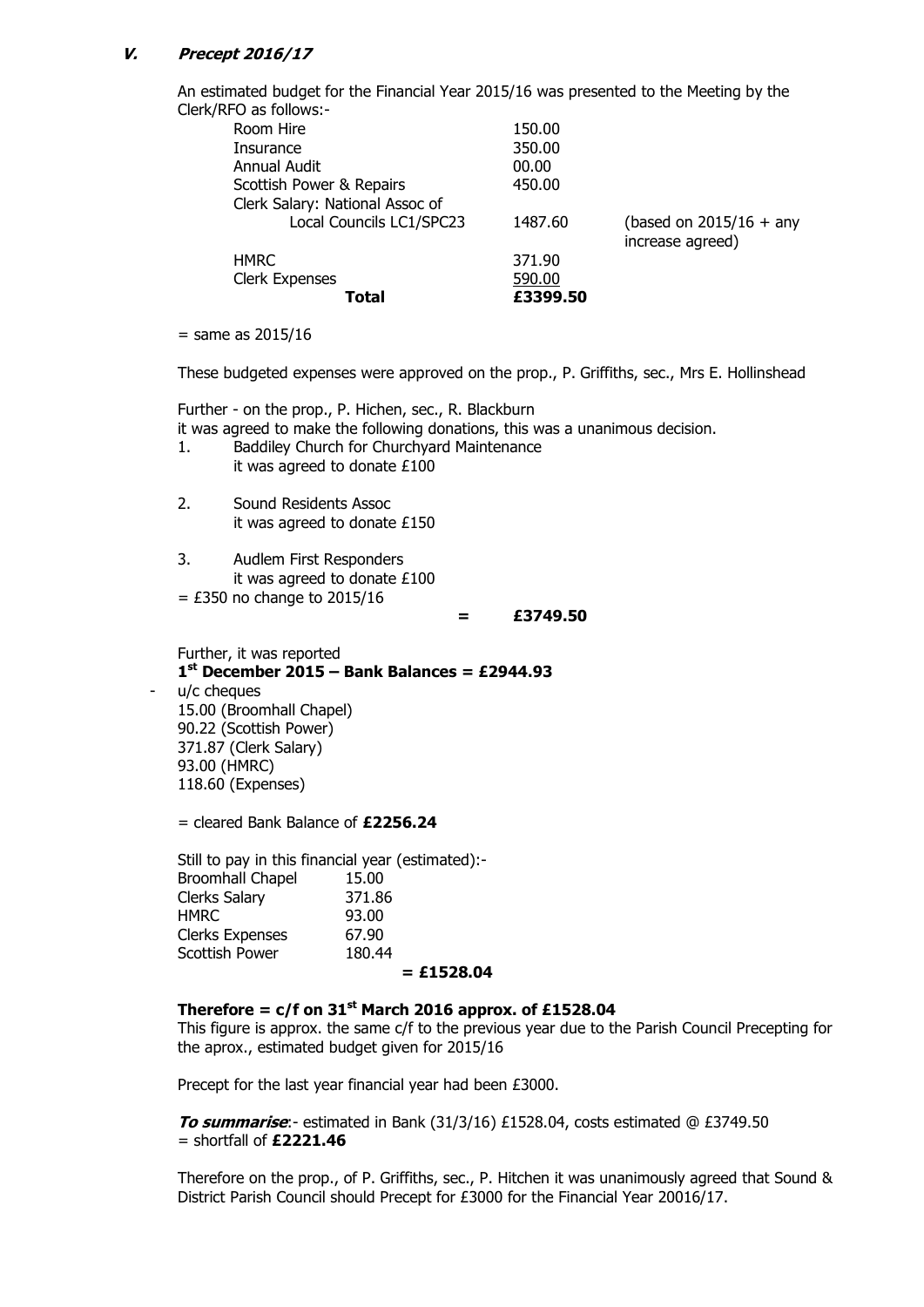- **VI. Internal Audit:** the Meeting on the prop., of P. Griffiths, sec. Mrs E. Hollinshead, unanimously agreed to ask D. Lowe to continue with this service, and the meeting recorded their thanks to him for this work in undertaking this task.
- **VII. Pensions Scheme update:** the Clerk/RFP reported that he has set arrangements up with The People's Pension, which for Sound Parish Council has a staging date of  $1<sup>st</sup>$  May 2017.

# **VIII. Council Tax Support Grant:** from Cheshire East Council:-

As you know from previous correspondence, Cheshire East Council issued its [Pre-Budget Report](http://www.cheshireeast.gov.uk/pdf/council-and-democracy/budget-report/pre-budget-report-2016-17-vf-1.pdf) on 28<sup>th</sup> October 2015 with draft budget proposals for the next financial year.

This addressed the financial challenges facing the Council and included the proposal to remove payment of the Council Tax Support Grant to Town and Parish Councils from  $1<sup>st</sup>$  April 2016.

The recommendation will now be to phase the reduction in Council Tax Support Grant over two years; this would mean a 50% reduction for 2016/17 and no payment in 2017/18.

The final amount of grant payable to Sound & District Parish Council is therefore expected to be **£65.00**

You should expect to receive payment in April 2016.

### **7. Planning Applications:**

### **I. Applications received since last meeting** :-

| 15/4610N                                                                             |
|--------------------------------------------------------------------------------------|
| <b>Lawful Development Certificate</b>                                                |
| LAND ADJOINING OAK TREE COTTAGE, COOLE LANE, BADDINGTON,<br><b>CHESHIRE, CW5 8AT</b> |
| 365317 348054                                                                        |
|                                                                                      |
|                                                                                      |
| 15/5111N                                                                             |
| Erection of agricultural buildings for free range egg production                     |
| Daisy Bank Farm, Mickley Hall Lane, Broomhall, Cheshire East, CW5                    |
| <b>BAJ</b>                                                                           |
| 363076 348092                                                                        |
|                                                                                      |

No representation

### **c.**

| Application No:    | 15/5081N                                                      |
|--------------------|---------------------------------------------------------------|
| Proposal:          | Re-submission of application 15/1164N for a slurry lagoon     |
| Location:          | <b>Brinepits Farm, BRINE PITS LANE, COOLE PILATE, CW5 8AX</b> |
| National Grid Ref: | 366245 346769                                                 |

No representation

| d                  |                                                                                     |
|--------------------|-------------------------------------------------------------------------------------|
| Application No:    | 15/5120M                                                                            |
| Proposal:          | Shooting booths for down the line shooting practice and providing<br>easy access fo |
| Location:          | MICKLEY HALL, MICKLEY HALL LANE, BROOMHALL, NANTWICH,<br><b>CHESHIRE, CW5 8AJ</b>   |
| National Grid Ref: | 364187 347109                                                                       |

No representation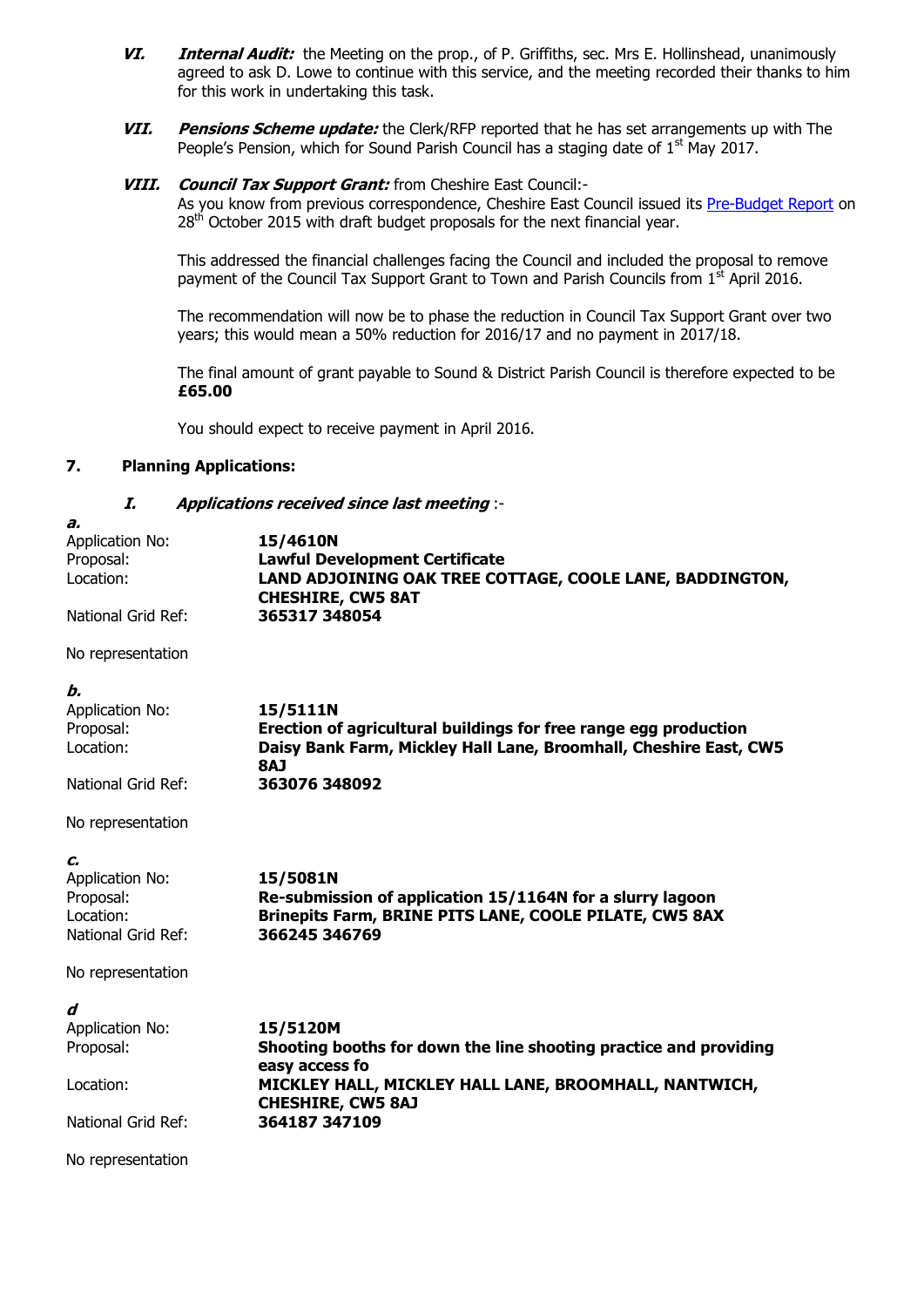**e.** Application No: **15/5228N**<br>Proposal: **Variation o National Grid Ref:** 

Variation of Condition 2 (Approved Plans) on Approval 14/2236N Location: **Old Hall Farm, COOLE LANE, COOLE PILATE, NANTWICH, CW5 8AU**<br>National Grid Ref: **365158 346943** 

No representation

| Application No:    | 15/5273N                                                         |
|--------------------|------------------------------------------------------------------|
| Proposal:          | Single storey rear extension and formation of new window opening |
| Location:          | 1, SHREWBRIDGE WALK, BADDINGTON LANE, BADDINGTON, CW5 8AF        |
| National Grid Ref: | 364613 350544                                                    |
|                    |                                                                  |

No representation

# **II. Results of previous applications**

| a.<br>15/2682N |           | approved with conditions                                                                                                                                                                                                        | 24-Sep-2015 | Audlem (2011) |
|----------------|-----------|---------------------------------------------------------------------------------------------------------------------------------------------------------------------------------------------------------------------------------|-------------|---------------|
|                | Applicant | Capt. Andrew Hackshall 3 WEAVER HOUSE, SHREWBRIDGE WALK,<br>BADDINGTON LANE, BADDINGTON, CW5 8AF                                                                                                                                |             |               |
|                | Agent     | Mr Christopher Hawthorn 111, NANTWICH ROAD, MIDDLEWICH,<br>MIDDLEWICH, CHESHIRE, CW10 9HD                                                                                                                                       |             |               |
|                | Location  | 3 SHREWBRIDGE WALK, BADDINGTON LANE, BADDINGTON, CW5 8AF                                                                                                                                                                        |             |               |
|                | Proposal  | Lean-to Utility Room Extension                                                                                                                                                                                                  |             |               |
| b.<br>15/2673N |           | Withdrawn                                                                                                                                                                                                                       | 08-Oct-2015 | Audlem (2011) |
|                | Applicant | Steve Wilkinson, Suddenstrike Suddenstrike, Henhull, Nantwich, Cheshire,<br>CW5 6AD                                                                                                                                             |             |               |
|                | Agent     | OLIVIA STARKEY, WRIGHT MARSHALL WRIGHT MARSHALL, 63 HIGH STREET,<br>TARPORLEY, Cheshire West and Chester, CW6 ODR                                                                                                               |             |               |
|                | Location  | Red Lion Farm, Sound Heath, Sound, Nantwich Cheshire CW5 8BU                                                                                                                                                                    |             |               |
|                | Proposal  | PROPOSED ERECTION OF PALISADE FENCING AT RED LION FARM, SOUND<br>HEATH FOR KEY SECURITY AND SAFETY PURPOSES: TO PROTECT AGAINST<br>INTRUSION AND DETERRING ALL TYPES OF GENERAL ATTACK AT THE<br>PERIMETER BOUNDARY OF THE SITE |             |               |
| c.<br>15/3887N |           | approved with conditions                                                                                                                                                                                                        | 12-Oct-2015 | Audlem (2011) |
|                | Applicant | Mr & Mrs C Ratcliffe SOUND MANOR, WRENBURY HEATH ROAD, SOUND,<br>CHESHIRE, CW5 8BT                                                                                                                                              |             |               |
|                | Agent     | Sandra Murray & Associates Cross Cottage, Castle Street, Holt, Wrexham,<br>Wales, LL13 9YL                                                                                                                                      |             |               |
|                | Location  | SOUND MANOR, WRENBURY HEATH ROAD, SOUND, CHESHIRE, CW5 8BT                                                                                                                                                                      |             |               |
|                | Proposal  | Proposed 2 Stoprey rear extension, enlargement of exiting paved terrace and<br>construction of low retaining wall to gardens. Single storey lean-to extension<br>on rear elevation and to side of new 2 Storey extension        |             |               |